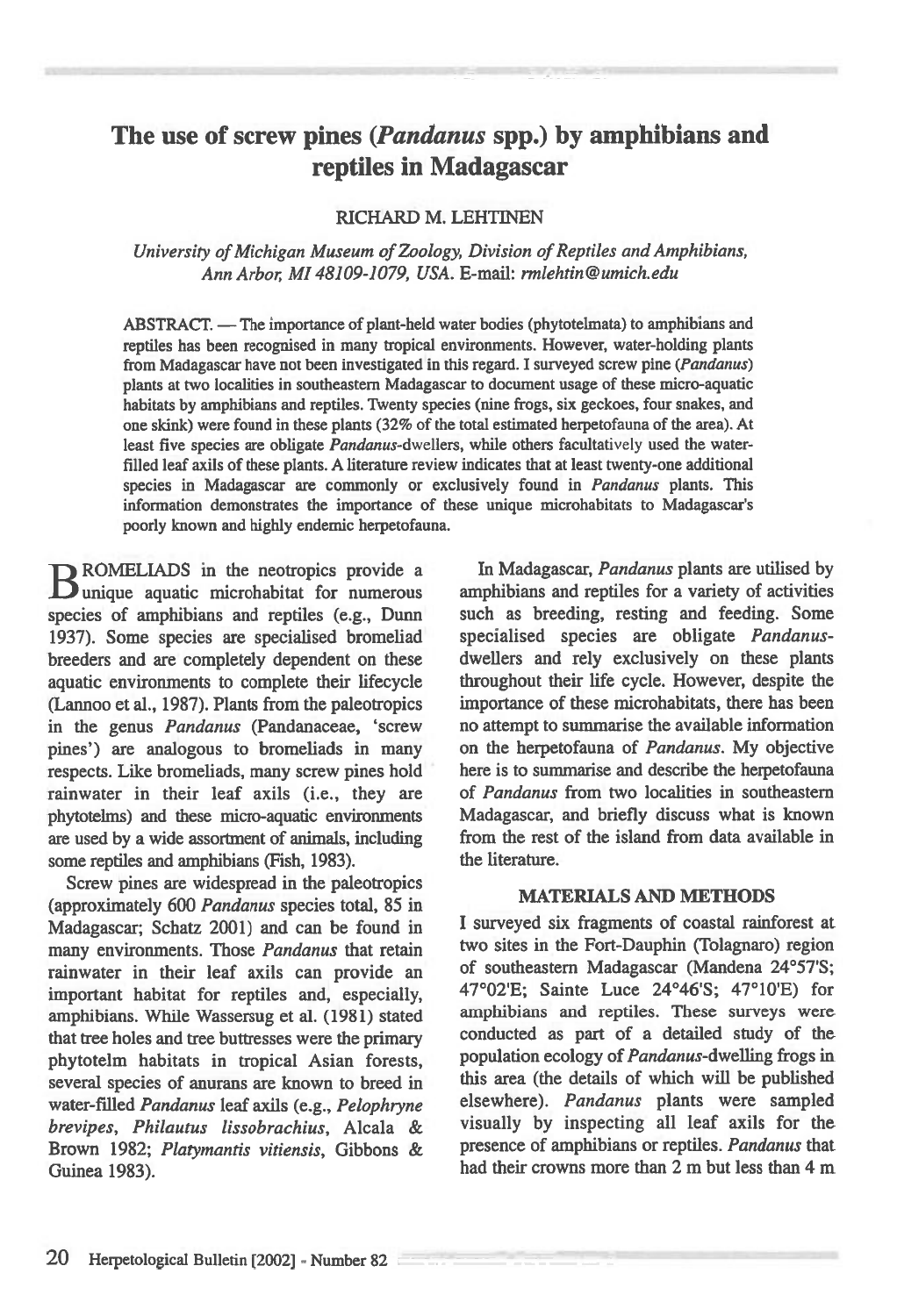above the forest floor were sampled using a step ladder 1.5 m high. *Pandanus* greater than 4 m in height were sampled by ascending adjacent trees using tree climbing equipment (Laman, 1995). *Pandanus* sampling occurred during the day and at night with the aid of a headlamp. Combined, over 1700 individual *Pandanus* plants of all sizes were sampled. Each plant was searched from one to nine times over the study period for a total of over 8400 observations. Other habitats in this area (e.g., leaf litter, woody debris, sand-scrub, streams, ponds) were also formally surveyed for amphibians and reptiles during this and previous survey efforts using transects, pitfall traps and opportunistic searching (Ramanamanjato, 2000).

Presence-absence data were compiled from all *Pandanus* observations from Mandena and Sainte Luce (1999 - 2002). Frequency data were obtained from permanent plots at Sainte Luce (2000 - 2002). Facultative and obligate *Pandanus*dwelling species were differentiated based on survey results from *Pandanus* and non-*Pandanus* habitats. Species found only in *Pandanus* were categorised as obligate, those also found elsewhere were

categorised as facultative. Surveys were conducted in 1999 (31st May to  $21st$  June- dry season), 2000 **(3n1** February to 28th March - wet season) 2001 (14th January to 26th February) and 2002 (24th January to **3rd** March). See Ramanamanjato (2000) for more information on the study area.

Reference specimens of all amphibians and reptiles found in *Pandanus* were deposited at the University of Michigan Museum of Zoology and the Departement de Biologie Animale at the Universite d' Antananarivo, Madagascar. Other records of amphibians and reptiles in *Pandanus*  from Madagascar were collected from the literature and from the observations of other researchers.



Figure 1 (above). Adult *Mantidactyhts bicalcaratus* **on**  *Pandanus leaf, Sainte* **Luce, Madagascar. © Richard Lehtinen.** 

**Figure 2 (below). Adult** *female Phelsuma quadriocellata immediately after* **depositing two eggs in a** *Pandanus leaf* **axil, Sainte Luce, Madagascar. Colour returned to normal within 30 s. © Richard Lehtinen.** 

#### **RESULTS**

Twenty species of amphibians and reptiles were detected in *Pandanus at* Sainte Luce and Mandena (nine frogs, six geckoes, four snakes, and one skink; Table 1). Five of these species were deemed obligate *Pandanus-dwellers,* including three frogs in the genus *Mantidactylus* that complete their entire life cycle in *Pandanus* plants (Fig. 1). The remaining *Pandanus-obligate* species are two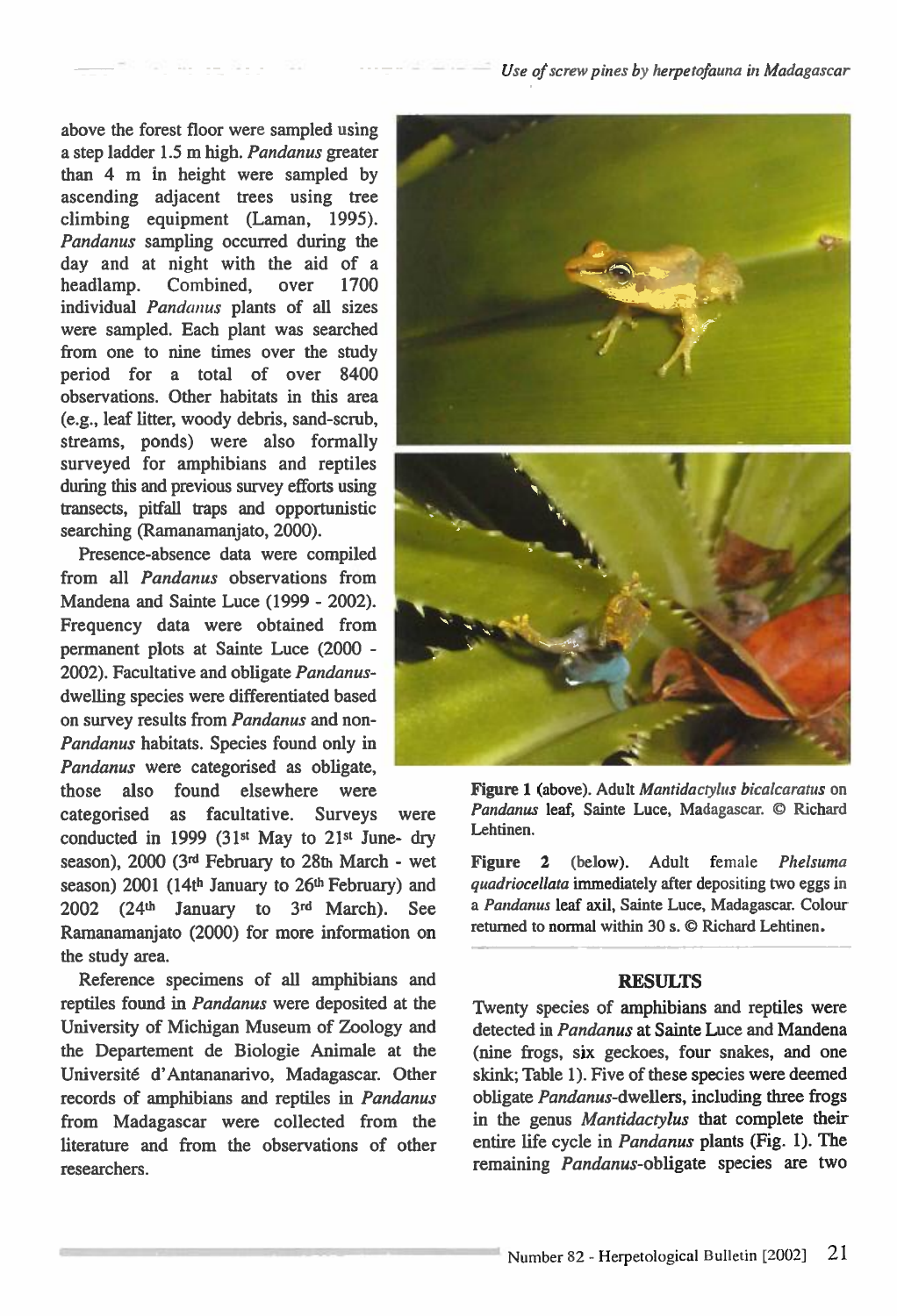| <b>Species</b>                  | Reproduction Pandanus<br>in Pandanus | <b>Use</b>   | <b>Life Stage</b>              | Season     | Height (m)      | Frequency<br>(%) |
|---------------------------------|--------------------------------------|--------------|--------------------------------|------------|-----------------|------------------|
| <b>Boophis madagascariensis</b> | N                                    | Facultative  | <b>Adults</b>                  | Wet season | near ground     | $\leq 1$         |
| Mantidactylus bicalcaratus      | Y                                    | Obligate     | All                            | Year round | 7 <sub>m</sub>  | 48.1             |
| Mantidactylus boulengeri        | N                                    | Facultative  | <b>Adults</b>                  | Year round | near ground     | $\leq 1$         |
| Mantidactylus depressiceps      | N                                    | Facultative  | Juveniles, Adults              | Dry season | 4 <sub>m</sub>  | 1.3              |
| Mantidactylus cf. pulcher       | Y                                    | Obligate     | All                            | Year round | 5 <sub>m</sub>  | 1.7              |
| Mantidactylus punctatus         | Y                                    | Obligate     | All                            | Year round | 11 <sub>m</sub> | 14.4             |
| Mantidactylus cf. wittei        | N                                    | Facultative  | <b>Adults</b>                  | Year round | near ground     | $\leq 1$         |
| Plethodontohyla notosticta      | N                                    | Facultative  | <b>Adults</b>                  | Year round | near ground     | $\leq 1$         |
| Heterixalus boettgeri           | N                                    | Facultative  | <b>Adults</b>                  | Dry season | near ground     | $\leq 1$         |
| Boa manditra*                   | N                                    | Facultative  | Adults                         | Year round | 3 <sub>m</sub>  | $\leq 1$         |
| Ithycyphus oursi                | unknown                              | Facultative  | Adults                         | Year round | 5 <sub>m</sub>  | $\leq 1$         |
| Liopholidophis cf. stumpffi     | N                                    | Facultative  | Adults                         | Wet Season | near ground     | $\leq 1$         |
| Madagascarophis<br>colubrinus   | N                                    | Facultative  | Adults                         | Year round | near ground     | <1               |
| Ebenavia inunguis               | unknown                              | Facultative  | Juveniles, Adults              | Wet Season | near ground     | 2.5              |
| Geckolepis maculata             | Y                                    | Facultative? | <b>Adults</b>                  | Year round | 7 <sub>m</sub>  | $\leq 1$         |
| Hemidactylus mercatorius        | N                                    | Facultative  | <b>Adults</b>                  | Dry Season | unknown         | $\leq 1$         |
| Phelsuma antanosy               | Y                                    | Obligate     | All                            | Year round | 2 <sub>m</sub>  | <b>NA</b>        |
| Phelsuma quadriocellata         | Y                                    | Obligate     | All                            | Year round | 3 <sub>m</sub>  | 10.9             |
| Phelsuma lineata                | unknown                              | Facultative  | All                            | Year round | 3 <sub>m</sub>  | $\leq 1$         |
| Amphiglossus punctatus          | unknown                              |              | Facultative? Juveniles, Adults | Year round | 5 <sub>m</sub>  | $\leq 1$         |

**Table 1.** Data on amphibians and reptiles found *in Pandanus at* Sainte Luce and Mandena, southeastern Madagascar, 1999-2002. Height (m) is the maximum height at which each species has been found in *Pandanus.* Frequency is the proportion of *Pandanus*  occupied by *each* species in 2001 (unavailable for *P. antanosy -* not present in permanent plots). \* = *Sanzinia madagascariensis.* 

geckos in the genus *Phelsuma* (Fig. 2). The remaining species from Sainte Luce and Mandena appear to inhabit *Pandanus* plants facultatively.

Amphibians and reptiles were found in three different species of screw pines *(Pandanus platyphyllus* and two undescribed species). *Mantidactylus cf. wittei* was found only in *P*. *platyphyllus* (usually at the forest edge or in deforested areas). *Boophis madagascariensis* was found on two occasions on an undescribed stream species of *Pandanus. Phelsuma lineata* and *P*. *quadriocellata* were also found several times on this stream species. All other records of amphibians and reptiles in this study were from an undescribed species of phytotelmic, terrestrial *Pandanus* (M. Callmander, pers. comm.).

Several species occurred in a relatively high proportion of *Pandanus* in the permanent plots. *Mantidactylus bicalcaratus* (48.1%), *M. punctatus*  (14.4%) and *Phelsuma quadriocellata* (10.9%) were the most common. All other species were found in three percent or less of the *Pandanus in*  the permanent plots (Table 1). Most species found in *Pandanus* were found only in those plants on or near the forest floor. Several species, however, were found in *Pandanus* as high as 11 m in the canopy. Some species were found *in Pandanus*  only in the dry season or wet season, but most were found in *Pandanus* year round (Table 1).

A literature review revealed 21 additional species that are frequently or exclusively found in association with *Pandanus* in Madagascar (Table 2). These include 16 frogs, four geckos and a snake. Several of these also appear to be obligate *Pandanus-dwellers.*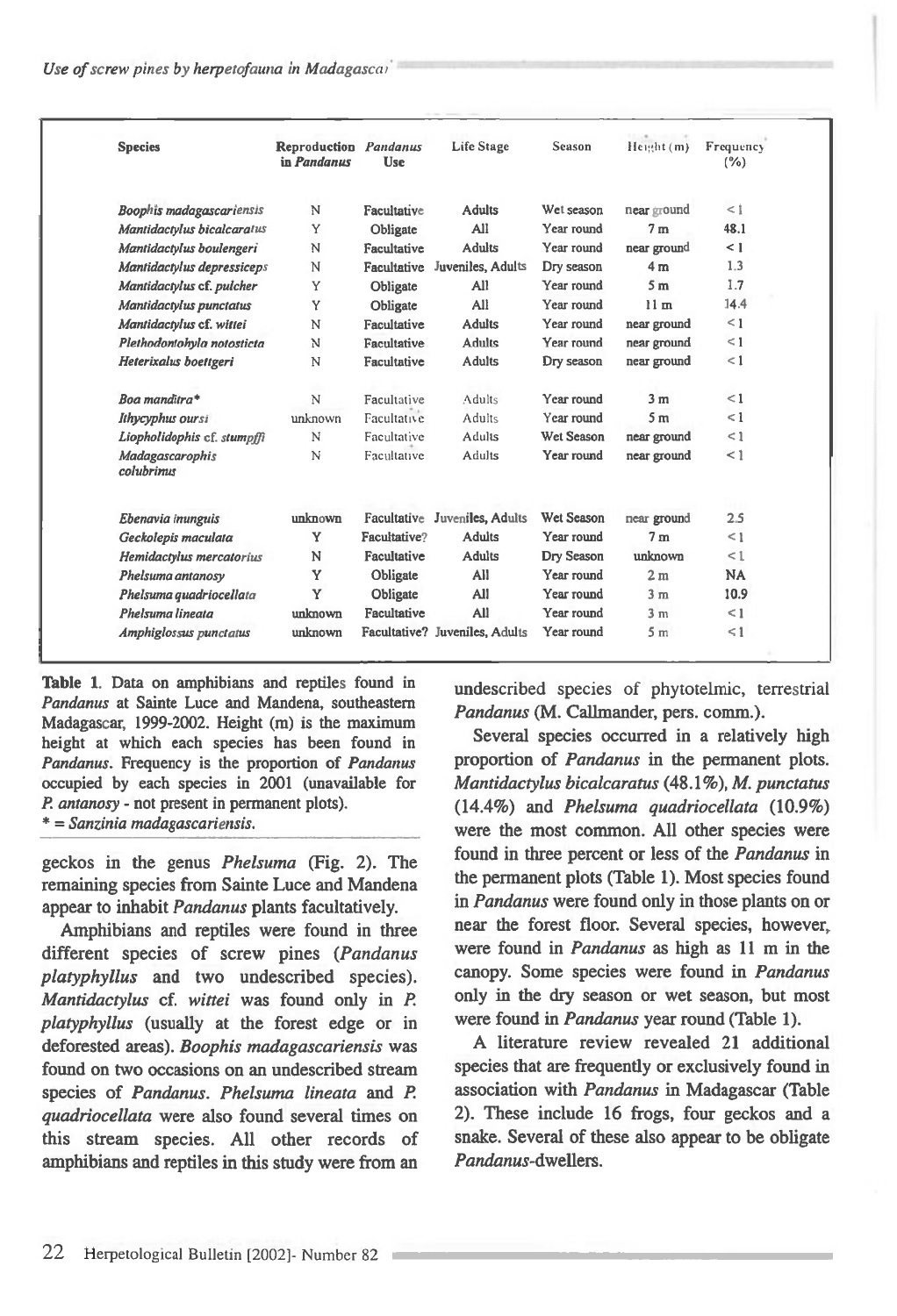| <b>Family</b> | <b>Species</b>                        | <b>Reproduction</b> in<br>Pandanus | <b>Pandanus Use</b> | Data Source               |
|---------------|---------------------------------------|------------------------------------|---------------------|---------------------------|
| Colubridae    | $Lycodyas$ ( = Stenophis)<br>gaimardi | unknown                            | Facultative         | R. Nussbaum, pers. comm.  |
| Gekkonidae    | Paroedura bastardi                    | N                                  | Facultative         | R. Nussbaum, pers. comm.  |
|               | Phelsuma dubia                        | unknown                            | unknown             | Glaw & Vences, 1994       |
|               | Phelsuma guttata                      | unknown                            | unknown             | Raxworthy, 1988           |
|               | Hyperoliidae Heterixalus alboguttatus | N                                  | Facultative         | Blommers-Schlösser, 1982  |
|               | Heterixalus tricolor                  | N                                  | Facultative         | Razarihelisoa, 1974       |
| Mantellidae   | Boophis opisthodon                    | N                                  | Facultative         | C. Raxworthy, pers. comm  |
|               | Boophis tephraeomystax                | N                                  | Facultative         | C. Raxworthy, pers comm.  |
|               | Mantella laevigata                    | N                                  | Facultative         | H. Heying, pers. comm.    |
|               | Mantidactylus<br>albolineatus         | Y                                  | Obligate            | Blommers-Schlösser, 1979  |
|               | <b>Mantidactvlus</b><br>flavobrunneus | Y                                  | Obligate            | Blommers-Schlösser, 1979  |
|               | Mantidactylus liber                   | N                                  | Facultative         | Blommers-Schlösser, 1979  |
|               | Mantidactylus peraccae                | N                                  | Facultative         | Blommers-Schlösser, 1979  |
|               | Mantidactylus tornieri                | N                                  | Facultative         | Blommers-Schlösser, 1979  |
|               | Mantidactvlus webbi                   | N                                  | Facultative         | H. Heying, pers. comm.    |
|               | Microhylidae Anodonthyla boulengeri   | N                                  | Facultative         | H. Heying, pers. comm.    |
|               | Anodonthyla rouxae                    | Y                                  | Obligate?           | Glaw & Vences, 1994       |
|               | Platypelis barbouri                   | unknown                            | unknown             | Blommers-Schlösser, 1975  |
|               | Platypelis grandis                    | unknown                            | Facultative         | R. Nussbaum, pers. comm.  |
|               | Platypelis tuberifera                 | Y                                  | Obligate            | Blommers-Schlösser, 1975  |
|               | Plethodontohvla                       | N                                  | Facultative         | Andreone & Randriamahazo, |
|               | inguinalis                            |                                    |                     | 1997                      |

# **DISCUSSION**

**A relatively large proportion of the herpetofauna in the study area use** *Pandanus* **plants for a variety of activities (32% - 20 of an estimated 62 forest species; Ramanamanjato, 2000). Some species are obligate** *Pandanus-dwellers,* **such as the mantellid frogs** *Mantidactylus bicalcaratus, M.* **cf.** *pulcher*  **and** *M. punctatus.* **These frogs lay egg masses on the leaves of phytotelmic** *Pandanus* **(not in tree**  holes as reported in Lannoo et al., 1987). After 3-**12 d the jelly dissolves and the hatchlings wriggle down the leaf into the water-filled leaf axil to continue their larval development (R. Lehtinen, unpublished data). Unlike many phytotelmic anurans, however, these species also remain exclusively on** *Pandanus* **plants as juveniles and adults. Twenty or more individuals of these species can be found in large** *Pandanus* **and all three species can be found in a single plant. Other frogs are also frequently found** *in Pandanus,* **but are not dependent on these plants to complete their life cycle (Table 1).** 

**Table 2.** Other records of amphibians and reptiles from *Pandanus* in Madagascar.

**It is not particularly surprising that screw pines are important habitats for frogs in Madagascar. Frogs have been reported from** *Pandanus* **in the Philippines (Alcala & Brown, 1982; Das & Charles, 1994), New Guinea (Allsion & Kraus, 2000), Fiji (Gibbons & Guinea, 1983), and other**  localities **in the paleotropics. Reptiles, however, have less frequently been reported from**  *Pandanus.* **My observations indicate that screw pines are also important microhabitats for some snakes, skinks, and geckos.** 

**Several geckos use** *Pandanus* **plants for reproductive activities. The recently discovered day gecko** *Phelsuma antanosy* **is almost invariably associated with** *Pandanus* **plants and lays its eggs only in** *Pandanus* **leaf axils (Raxworthy & Nussbaum, 1993a; J.-B. Ramanamanjato, pers. comm.). This regional endemic is only known from four unprotected sites, one of which has**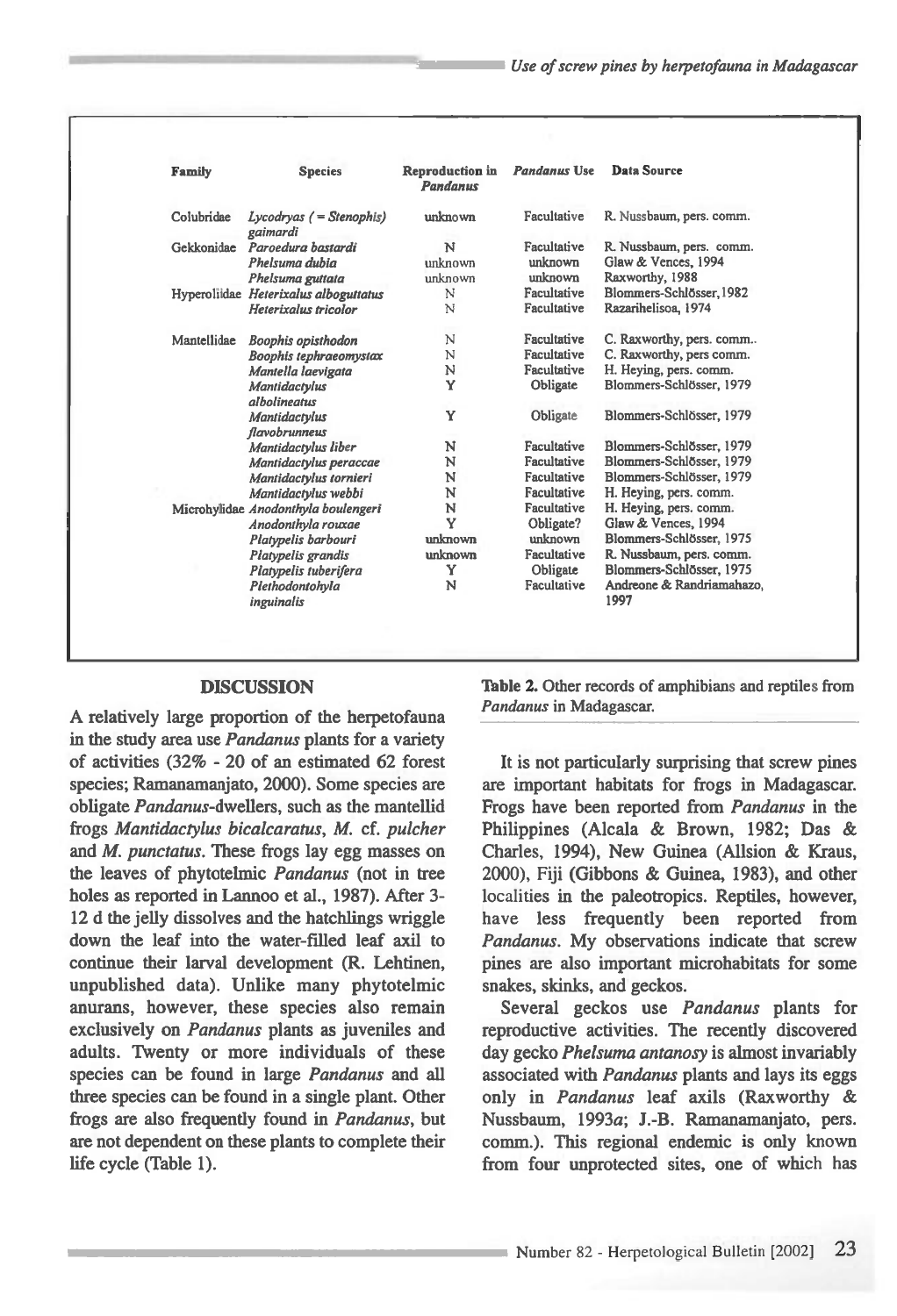**recently been destroyed (Raxworthy & Nussbaum, 2000).** *Phelsuma quadriocellata,* **also lays eggs in**  *Pandanus* **leaf axils (Fig. 2). In this species, a single male and female, and sometimes one or more juveniles or egg clutches, are often found on suitable** *Pandanus.* **Individuals forage widely and are often found on adjacent vegetation (R. Lehtinen, unpublished data).** *Phelsuma lineata*  **was also frequently found on** *Pandanus* **plants and may reproduce there, but this species also lays its eggs in other habitats. A fish-scale gecko,**  *Geckolepis maculata,* **is frequently found in large**  *Pandanus* **plants and eggs of this species have been found there (R. Nussbaum, pers. comm.).** 

**Other reptiles are more facultative inhabitants of screw pines. The nocturnal snakes** *Boa manditra* **and** *Madagascarophis colubrinus* **are often found resting in** *Pandanus* **during the day, usually in the leaf axils or, less commonly, coiled around the trunk at the base of the plant.** *Ithcyphus oursi,* **by contrast, is diurnal and frequents**  *Pandanus* **plants to hunt for frogs. At Sainte Luce, I witnessed** *L oursi* **hunt and consume adult**  *Mantidactylus bicalcaratus, M. depressiceps* **and**  *M. puncatus.* **Geckos may also frequent** *Pandanus*  **plants for feeding, as insects congregate to breed in the water-filled leaf axils. The recently described skink** *Arnphiglossus punctatus is* **an interesting case, as it is found both on the forest floor and in** *aerial Pandanus* **(up to 5 m high) at Sainte Luce. All other known members of this genus are primarily fossorial or semi-aquatic (Raxworthy & Nussbaum 1993b).** 

**Obligate** *Pandanus-dwelling* **species are, predictably, found on** *Pandanus* **year round. Of those species that use** *Pandanus* **facultatively, most are also found in** *Pandanus* **year round. However, several species are only found** *in Pandanus* **during the dry season** *(H. boettgeri, M. depressiceps).* **During the rainy season these species breed in lentic water bodies in** *(M. depressiceps)* **and out** *(H. boettgeri)* **of forest (R. Lehtinen, unpublished data). Dry season**  *Pandanus* **use by these species is likely the result of relatively cool, moist conditions in** *Pandanus*  **leaf axils. This suggests these species may use**  *Pandanus* **primarily for thermoregulatory and**  **water balance functions in the dry season.** 

**Not surprisingly, most species that were deemed obligate** *Pandanus-dwellers* **are found in a relatively high proportion of the plants sampled and most facultative** *Pandanus-dwellers* **were found in a relatively low proportion. However, some species, such as** *Mantidactylus* **cf.** *pulcher*  **and** *Ebenavia inunguis* **do not fit this pattern well. (Table 1). This may due to** sampling error or **to an incomplete knowledge of the natural history of these species. For example, future research may discover that** *Ebenavia inunguis* **lays eggs in**  *Pandanus.* **Other phytotelmic plants (particularly**  *Ravenala madagascariensis* **(Strelitziaceae) and**  *Typhonodorum lindleyanum* **(Araceae)) are also sometimes used by amphibians and reptiles in Madagascar but are rare in this particular area.** 

**These data indicate that** *Pandanus are* **important microhabitats for many species of amphibians and reptiles in Madagascar. This simple fact has not previously been appreciated and these key environments clearly are deserving of further study. In addition to my field data, a literature review indicates that numerous other amphibians and reptiles (particularly frogs and geckos; Table 2) in Madagascar also use** *Pandanus.* **This list is undoubtedly incomplete and future research will likely reveal many other species that use these micro-aquatic habitats. However, these plants have become rare in some areas. The leaves of**  *Pandanus* **plants are used by villagers to weave baskets, hats, and other products and harvesting these leaves is often done by cutting down the entire plant. Also,** *Pandanus are* **slow growing and appear to germinate poorly in degraded conditions (R. Lehtinen, unpublished data). While forests in general are in dire need of protection in Madagascar,** *Pandanus* **plants may merit particular attention as they provide a key resource to many species.** 

# **ACKNOWLEDGEMENTS**

**I thank J.G. Raveloarison for help with** *Pandanus*  **surveys and M. Vincelette and J.-B. Ramanamanjato for logistical support. QIT Madagascar Minerals gave permission to work at Sainte Luce and Mandena. I thank H. Heying, R.**